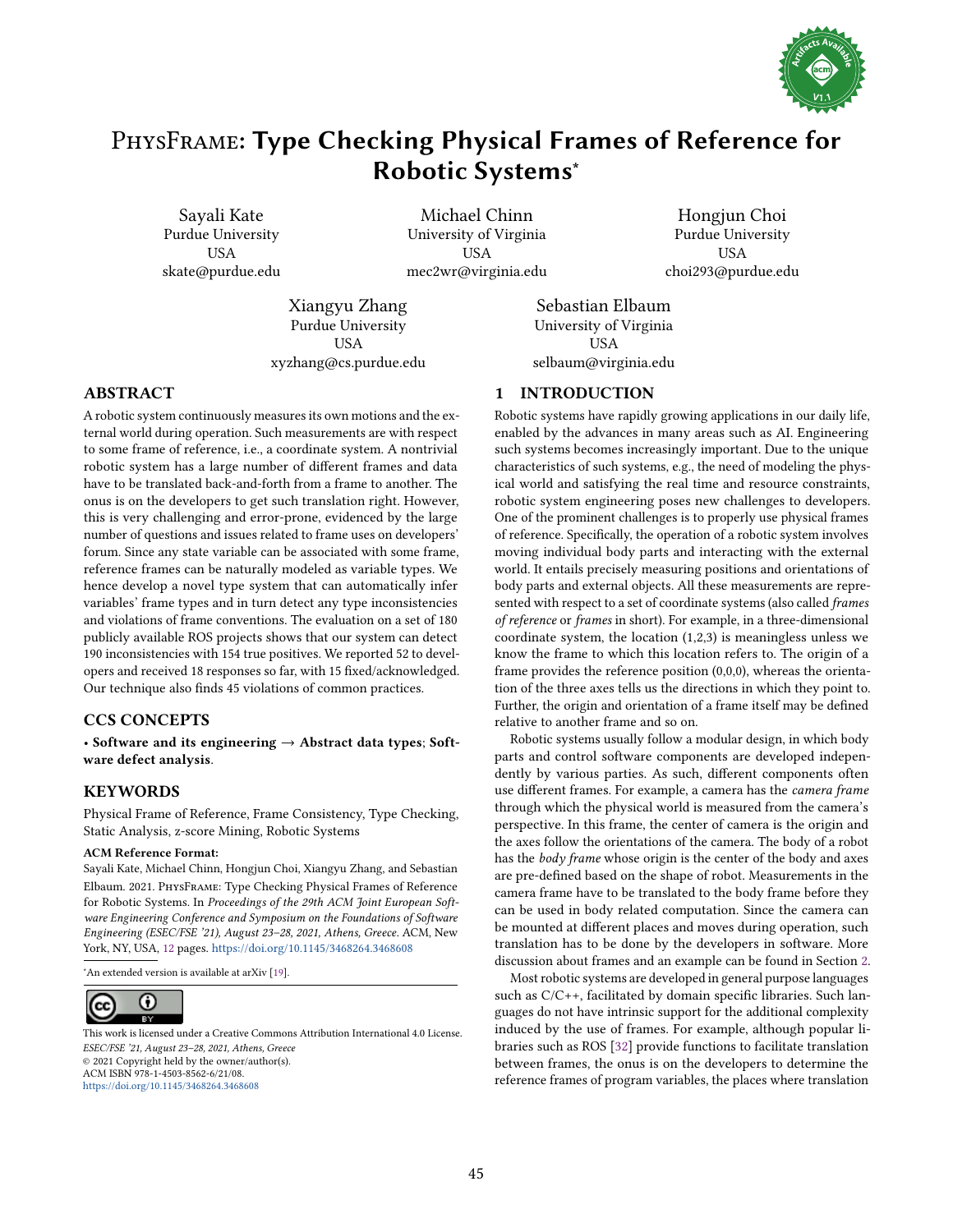#### ESEC/FSE '21, August 23-28, 2021, Athens, Greece S. Kate, M. Chinn, H. Choi, X. Zhang, S. Elbaum

<span id="page-1-1"></span>

|                     |   |     | Number of posts per tag |      |      | <b>ROS/Troubleshooting</b> |      |                                                   |  |
|---------------------|---|-----|-------------------------|------|------|----------------------------|------|---------------------------------------------------|--|
|                     | 0 | 500 | 1000                    | 1500 | 2000 | 2500                       | 3000 |                                                   |  |
| gazebo<br>rviz      |   |     |                         |      |      |                            |      | <b>Contents</b>                                   |  |
| moveit              |   |     |                         |      |      |                            |      | 1. Before you begin                               |  |
| Kinect              |   |     |                         |      |      |                            |      | 2. Common Problems                                |  |
| tf<br>turtlebot     |   |     |                         |      |      |                            |      | 1. Master Not Running<br>2. Network Configuration |  |
| catkin              |   |     |                         |      |      |                            |      | 3. Failed Launching                               |  |
| navigation          |   |     |                         |      |      |                            |      | 4. Failure to Compile                             |  |
| Python<br>move base |   |     |                         |      |      |                            |      | 5. Transform Issues                               |  |

Figure 1: Forum posts that show frames in robotic programming are difficult to handle. (Note: right-side snapshot is taken from http://wiki.ros.org/ROS/Troubleshooting page licensed under the CC BY 3.0)

is needed, and correctly implement the concrete translations. Since translation is often done by vector/matrix operations, many developers even realize their own translation functions from scratch without using ROS APIs. As a result, use of frames is error-prone, even for experienced developers. This is evidenced by the fact that a large number of questions and issues for a robotic system project are usually regarding reference frames. Figure [1](#page-1-1) shows that questions tagged with ' $tf$  (a keyword for ROS frame support [\[14,](#page-11-3) [36\]](#page-11-4)) are among the top ten types of questions by ROS developers, such as" confused about coordinate frames", "tf transforms are confusing", and "is there an easier way to find the coordinates of a point in another frame". Also, ROS wiki identifies transform issues as one of the top 5 common problems. Besides the difficulties of getting them right during development, misuse of frames may cause robot runtime malfunction [\[5\]](#page-11-5), code reuse problems [\[1,](#page-11-6) [4\]](#page-11-7), and maintenance difficulties after deployment.

ROS provides a number of tools to help developers debug frame related problems [\[2\]](#page-11-8). These are mostly runtime tools that can facilitate visualization of frames, relation between frames, details of a transformation between two frames (e.g. when it is created and by which component). However, it is always more desirable to detect problems as early as possible in the development life-cycle. A static tool that can scan and detect frame misuses before running the system would be highly desirable. To the best of our knowledge, there are unfortunately no such tools.

In this paper, we introduce and implement a novel fully automated static tool to identify frame related problems in ROS-based projects. Developers direct the tool to operate on a project directory, and the tool automatically models the project, and checks for potential frame faults. Since each physical state related variable (e.g., sensor reading, acceleration, velocity, and position) is associated with some frame, our tool builds on such such associations which are similar to variable types by nature. We hence propose a type system to model reference frames. A traditional type system often starts with type annotations that require developers to know variable types in the first place, which is difficult in our context as knowing the right frames is usually difficult. Instead, our technique automatically infers frames and performs type consistency checks, leveraging ROS conventions that can be extracted from its specifications and mined from code repositories. The technique uses frame information sources such as static data values exchanged between components and the ROS frame APIs for assigning frame types, and defines type propagation and checking rules based on the standard coordinate conventions documented in ROS-Enhancement-Proposals (REPs) and the semantics of frame related operations such as displacements and rotations. As part

of our contribution we present a type language as a vehicle to describe these type rules , which constitute the foundation for our domain-specific static analyzer.

Our contributions are summarized as follows:

- We propose a fully automated type inference and checking technique for physical frames in ROS-based programs to detect frame inconsistencies and convention violations.
- We define frame and transformation abstract types, and our system automatically infers such types for variables. This is achieved by novel abstraction of frame related program semantics.
- We present a data-driven approach to identifying commonly followed practices that may not be documented anywhere. Our system also checks for violations of such practices.
- We implement a tool, PhysFrame, and evaluate it on 180 ROS projects from Github. It reports 190 type inconsistencies with 154 true positives (81.05%). We report 52 from projects that are recently active to developers and have received 18 responses so far, with 15 fixed/confirmed. It also detects 45 violations of common practices.

# <span id="page-1-0"></span>2 REFERENCE FRAMES AND ROS

# 2.1 Frames

A coordinate system that is used as a reference for measurements of quantities such as position and velocity is called a frame of reference, in short, a frame. It is defined by two components: an origin point and the axes system. A robotic system often consists of many parts, each having at least a body frame with the origin at the center of the rigid shape of the part, and axes pointing to some orthogonal directions. It allows measurements in the perspective of the part. The body frame for the base of a robot is often called base link. It is one of the most important frames in a robot as measurements in this frame describe how the robot as a whole sees the world. The body frame for a camera is called the camera frame. If the part is a sensor, it often has other frames to denote sensor readings. For example, a camera has multiple optical frames, including the color frame measuring RGB format image, the depth frame measuring depth image, and the ir frame measuring infra red image. These frames are centered at the corresponding sensors (e.g., lens) instead of the camera body. They are different from the camera frame.

There are also the *odometry* (odom) frame, the map frame, and the earth frame to denote the physical world, i.e., how the world sees the robot and its surroundings. The odom frame represents robot's initial pose and does not move with the robot. It is like a third person standing at the robot's starting position and observing the motion of robot in the environment. The map frame projects everything in a localized map such as inside a room. It is like a third person standing somewhere in the room (not the starting point of the robot) and observing the robot and its environment. The earth frame is an earth centered frame.

During operation, sensor readings are acquired regarding the corresponding sensor frames. They are then transformed to the body frames of the parts where the sensors are installed, and eventually to the base\_link frame and some world frame(s) in which control algorithms use the transformed values to compute actuation signals. These signals may undergo the inverse transformations until they reach the actuators. A simple commodity robot may have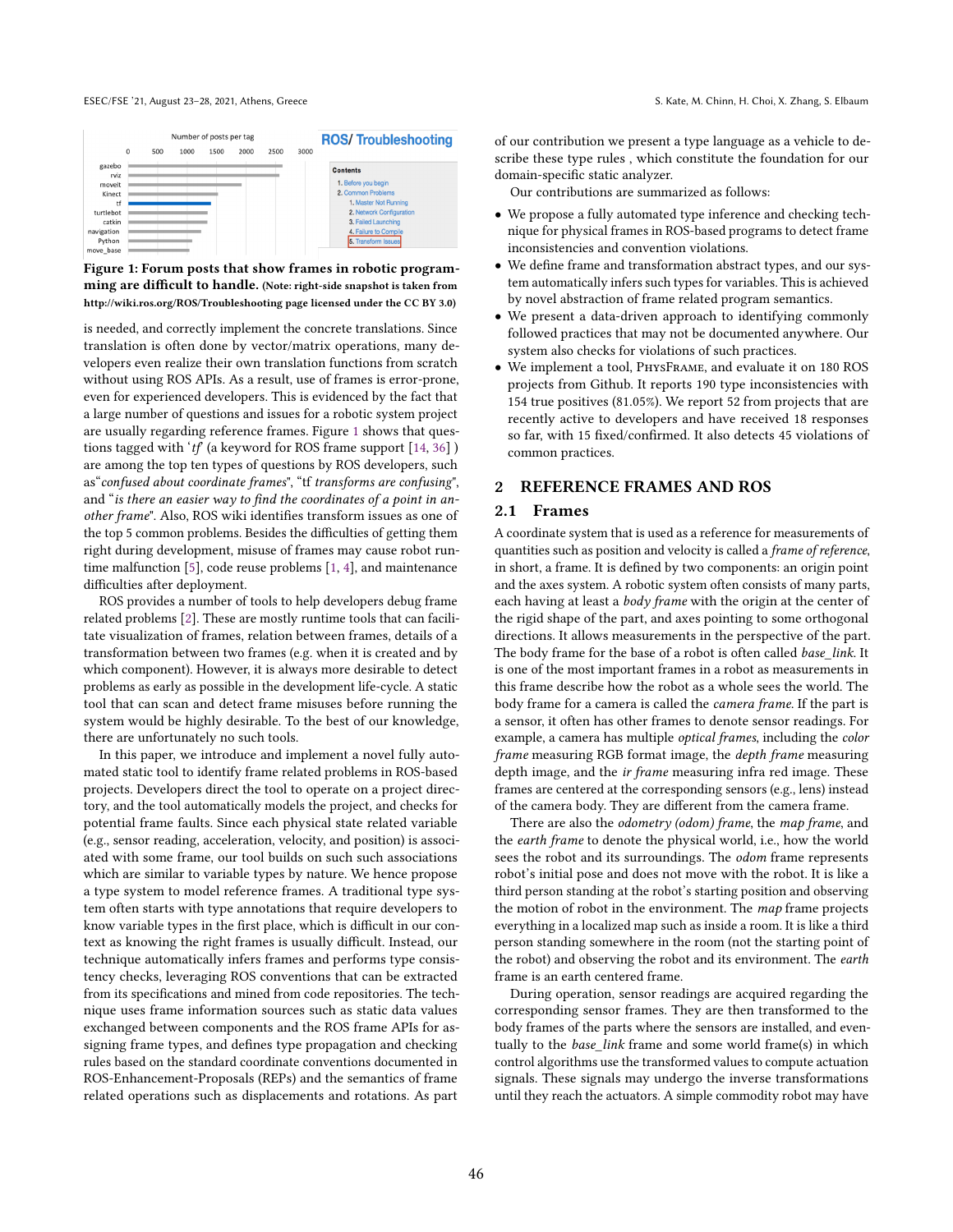PHYSFRAME: Type Checking Physical Frames of Reference for Robotic Systems ESEC/FSE '21, August 23-28, 2021, Athens, Greece

<span id="page-2-0"></span>

Figure 2: Frames in a Simple Robot

up to 81 different frames [\[35\]](#page-11-9) as shown in Figure 7 in Appendix in [\[19\]](#page-11-1) and values have to be correctly transformed between any pair of frames. It is a heavy burden for developers to get all these transformations right.

Figure [2](#page-2-0) shows a simple robot. Observe that each of its parts has its own body frame (e.g., camera\_link, laser, and base\_link). There are also the world frames such as odom and map. Suppose if the vehicle locates an obstacle, then it knows the obstacle's position in the camera\_depth\_optical frame. This position is different from the position of the obstacle in the map frame. In order to answer the question "what is the position of an obstacle in the room?", the vehicle needs to know how the camera\_depth\_optical frame is positioned and oriented relative to the base\_link frame and how the base\_link frame is positioned and oriented relative to the map frame, then has to convert the obstacle position from the camera\_ depth\_optical frame all the way to the map frame. Moreover, the position of the obstacle in the frame of front right wheel, front\_ right\_wheel, is different from that in the base\_link frame. Hence, to know the position with respect to the front right wheel, the vehicle needs to know the position and orientation of front\_right\_ wheel frame relative to the base\_link frame. Different body frames may have different axis orientation conventions. Figure [2](#page-2-0) presents two axis orientations labeled as F1 and F2. Each part has a default forward-facing direction (e.g., the nose of an aerial robot and the front of a camera), the values forward, backward, left, right, etc., are defined regarding the default direction. F1 and F2 are widely used in ROS. Moreover, various libraries use different conventions. For example, (x: right, y: up, z: backward) axis orientation is widely used in OpenGL.

## <span id="page-2-1"></span>2.2 ROS and Frames

The Robotic Operating System (ROS) [\[32\]](#page-11-2) is an open source software framework for building robotic applications. Its modular, distributed nature has made it widely used. Its users range from a novice developer working on a hobby project to industries. ROS provides various components such as drivers, localization packages, odometer packages developed by the community in addition to the core components. It provides a package called tf or tf2 [\[14,](#page-11-3) [36\]](#page-11-4) to support transformation between frames.

ROS Transforms. To specify frames and transformations, developers leverage the tf library to explicitly publish transformations

between frames (called transforms in ROS), which also implicitly introduce the frames. A transform consists of a parent frame and a child frame, uniquely identified by their ids. ROS developers often say a transform is from the parent to the child. For example  $\degree$ *map* $\rightarrow$ *odom* $\degree$  means a transform from the *map* frame to the *odom* frame. It is defined by providing the displacements of the child frame's origin and the rotation of its axes regarding the parent frame. However, the transform is used to translate states in the child frame to the parent frame (not the other way suggested by its name). We unfortunately have to inherit such term ambiguity from ROS. In the rest of the paper, we explicitly distinguish the name of a transform and its use in state translation to avoid confusion.

After transforms are published, other ROS components, such as standard control algorithms, subscribe to these transforms based on their names and use them in computation without knowing how they are implemented. Hence, these core algorithms can be agnostic to concrete system composition.

Launch Files. Many parts have fixed and static relative positions, e.g., camera mounted at a fixed position of an aerial robot. The transforms between their frames can be statically defined in launch files, which are a kind of static initialization files that define how to start executing a robotic system. The transforms for frames with dynamic relative positions, e.g., when a camera is mounted on a gimbal, have to be published and updated on-the-fly during operation. They are hence implemented by code. An example launch file snippet can be found in Appendix A in [\[19\]](#page-11-1).

TF Tree. Transforms are potentially needed in between each pair of frames. However, specifying/implementing transforms for each pair entails substantial and error-prone efforts. ROS has a clean hierarchical design to reduce the complexity. If we consider a frame as a node and a transform between two frames as an edge, ROS requires all published frames and transforms to form a tree, that is, no cycles and each node having only one parent. We call it a TF tree. As such, the developer only needs to focus on realizing the transforms denoting individual edges. ROS then automatically constructs the transform from an arbitrary frame  $f_1$  to another arbitrary frame  $f_2$ , by first performing the transforms from  $f_1$  to the lowest common ancestor frame of the two, and then the transform from the ancestor to  $f_2$ . It can be easily inferred that such a design substantially reduces the developers' burden. The below figure shows the TF tree for the robot in Figure [2.](#page-2-0) Observe that while the developers only need to develop and publish 12 transforms (denoted by the edges), ROS allows 156 transforms from a frame to any other frame. The red edges form a transform path between front right wheel to camera depth optical, when the right wheel on the front of the robot uses data from the camera depth sensor.<br> $\leftarrow$  back left wheel



#### <span id="page-2-2"></span>2.3 Frame Conventions in ROS

All ROS projects follow certain conventions when manipulating frames. Violation to these conventions would cause integration, maintenance, and reuse problems. Our technique leverages these conventions to automatically infer and check frame types. There are two sources for extracting conventions: ROS specification and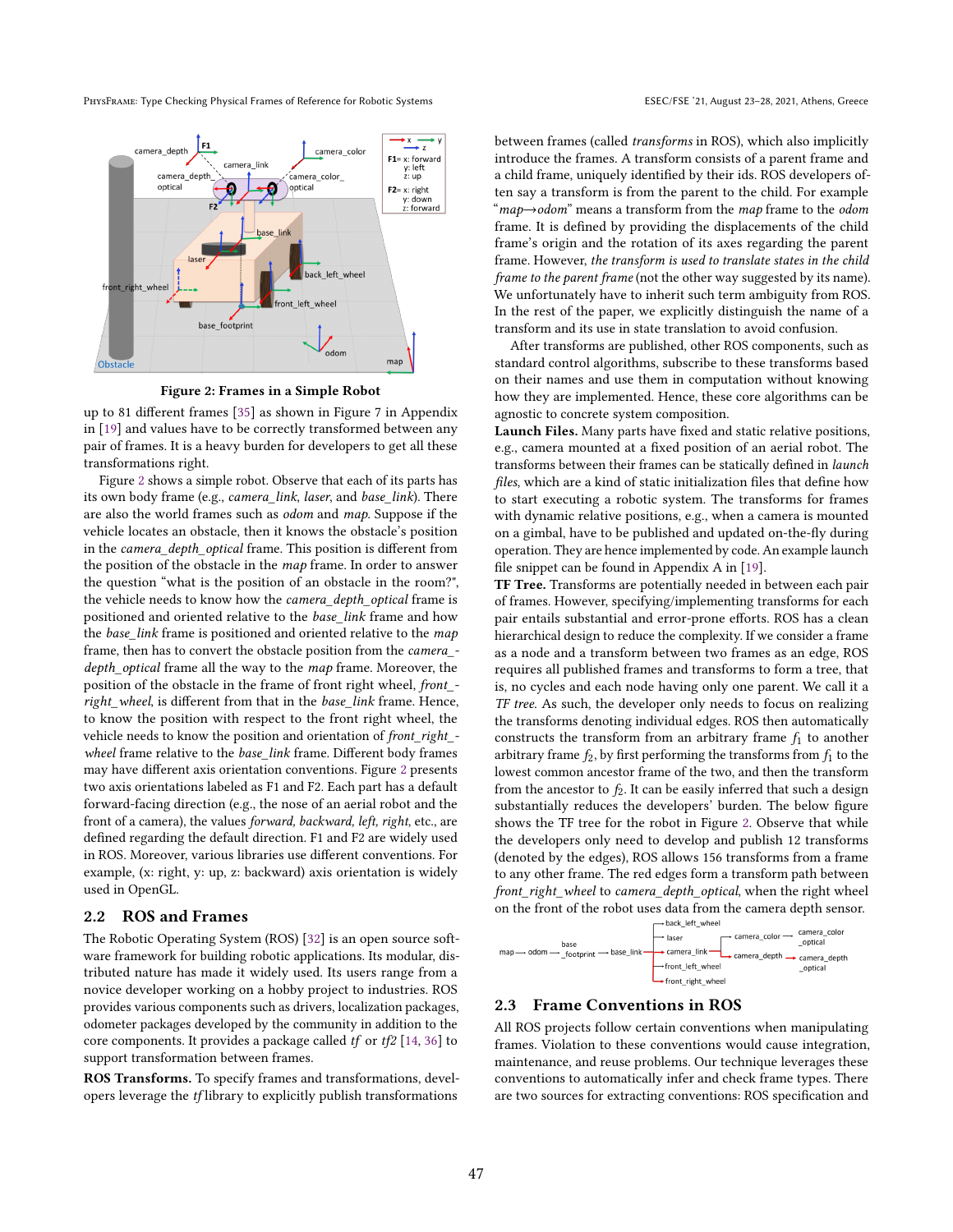launch files. The former is explicit and the latter is implicit. Since ROS conventions are often related to static coefficients values (e.g., orthogonal axes orientations), they are difficult to extract directly from code where coefficients are largely variables.

Explicit Conventions From ROS Specifications. These conventions can be classified into the following three categories.

Naming Conventions. ROS applications use messages to exchange data between components. The frame\_id field in a message specifies the frame for the data in that message. These ids follow certain conventions. For example, "map" is used for the map frame  $[27]$ , and "base\_link" for the body frame of the robot's base [\[27,](#page-11-10) [28\]](#page-11-11); optical frames should have an "\_optical" suffix [\[15\]](#page-11-12).

Axis Orientation Conventions. According to [\[15\]](#page-11-12), body frames should have the (x: forward, y: left, z: up) or FLU axis orientation (i.e., F1 orientation in Figure [2\)](#page-2-0); optical frames should have the (x: right, y: down, z: forward) orientation (i.e., F2 in Figure [2\)](#page-2-0).

Tree Order Conventions. Recall that in a robotic system, the published frames and transforms are organized in a TF tree. ROS requires TF trees follow a partial order:  $earth \rightarrow map \rightarrow odom \rightarrow base\_link$  [\[27\]](#page-11-10). Note that while a concrete TF tree for a specific robotic system may omit some of these frames and have additional frames, such an order must be respected. The reason is that the order optimizes the performance for mostly commonly seen transforms.

Implicit Conventions from ROS Launch Files. Launch files provide a rich resource for mining implicit conventions. We focus on extracting two kinds of implicit conventions.

Co-occurrence Conventions. Robotic systems of a same kind share similarity in their physical compositions. As such, they often use similar frames and transforms. This is reflected by co-occurrences of transforms in launch files. For example, a ground vehicle robot with two wheels has one wheel on its left and the other wheel on its right. If a transform from base\_link to the frame of left wheel is defined, then a transform from base\_link to the frame of right wheel is also defined.

Value Conventions. Certain transforms are associated with fixed coefficient values such as 0 rotation angles or 0 displacement values. For example, a transform from camera\_depth to camera\_depth\_ optical must have 0 displacement values.

# <span id="page-3-1"></span>3 MOTIVATION

To motivate our technique we use code from the simultaneous localization and mapping (SLAM) component ORB2-SLAM2 (links in the caption of Figure [3\)](#page-3-0) [\[3,](#page-11-13) [29\]](#page-11-14). Localization and mapping algorithms like ORB are key to the operation of modern mobile robots, incrementally building a map of the robot surroundings utilizing its camera as the robot navigates. This component, however, uses different conventions from ROS and hence the most important task for interfacing then is to perform appropriate frame conversions.

The code snippet in Figure [3](#page-3-0) aims to implement a transform to facilitate translation of states from the ROS camera frame to the ROS map frame using the environment model of ORB-SLAM2. The conversion implementation, however, is incorrect, and PhysFrame catches this error by type checking.

Constructing the aforementioned transform is non-trivial, and consists of three groups of operations. First, given some ROS state in the child camera frame with the conventional FLU orientation, it

<span id="page-3-0"></span>

#### Figure 3: Example of incorrect transform between frames source: https://git.io/JtSHb, fixed source: https://git.io/JtSRt

should be translated into ORB's RDF orientation, (x:right, y:down, z:forward). Second, the position of the *camera* frame in the map frame needs to be determined. However, since ORB-SLAM2 models the environment in the camera frame, one can only query the position of map frame in the camera frame, so it needs to be transposed to acquire the position of camera frame in the map frame. Third, the transform should translate the results back to ROS's FLU orientation. The code shown fails to accomplish the last step.

Function PublishPositionAsTransform() starting at line 27 takes the ORB-SLAM2's position matrix (denoting the map frame's position in the camera frame), i.e., variable position, and constructs a ROS transform (line 28) by invoking TransformFrom-Mat(), which starts at line 1. In line 4 it acquires the rotation matrix from the ORB-SLAM2's position matrix, which includes both displacements and rotation, and performs transposition by function t(). Line 6 clones it to tf\_camera\_rotation. Line 10 creates a matrix denoting rotation of an FLU axis system anti clockwise for 90 degree with respect to the  $x$  axis (shown to the right of the code). Lines 13 and 17 create two additional rotation matrices. Lines 20-23 compose the three matrices and the earlier rotation matrix. Line 25 creates a ROS transform from displacements denoted by tf\_camera\_translation and rotation denoted by tf\_ camera\_rotation. When the transform is used in state translation, a state is multiplied with tf\_camera\_rotation, which equals to invYZ\*Rz\*Rx\*rotation. The first three matrixes are equivalent to transforming the FLU orientation of the state to the RDF orientation as shown on the right of line 25. The fourth matrix (rotation) then translates the state from the camera frame to the map frame. However, the constructed transform is problematic as it forgets to further translate back to FLU. This bug will cause downstream system mis-behaviors, which could be devastating if the camera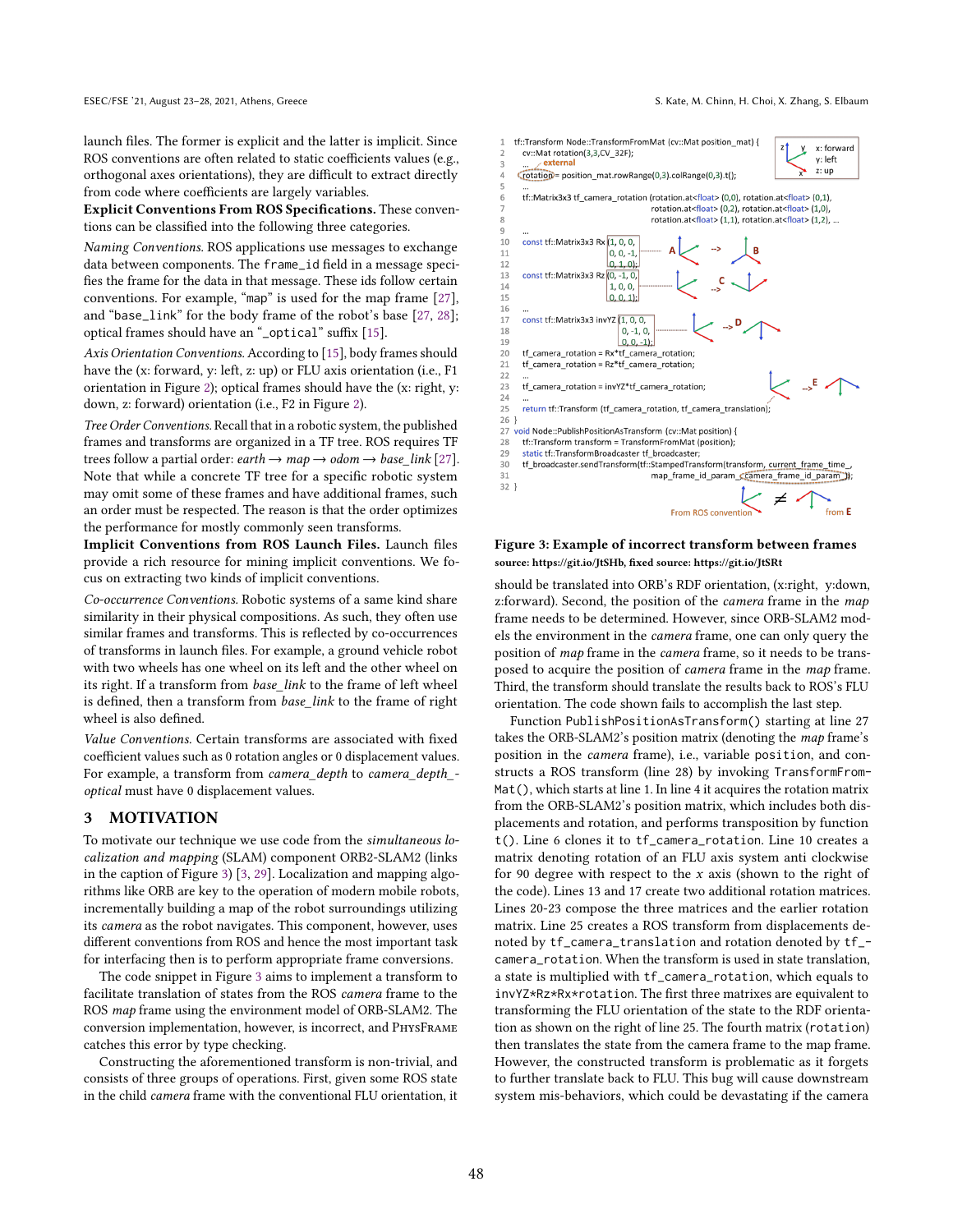PHYSFRAME: Type Checking Physical Frames of Reference for Robotic Systems ESEC/FSE '21, August 23-28, 2021, Athens, Greece

<span id="page-4-0"></span>

Figure 4: Overview of PhysFrame

readings are the dominant source for control decisions. It is fixed by appending the inverse rotation matrices of invYZ, Rz, and Rx to tf\_camera\_rotation after line 23, to change RDF to FLU.

PhysFrame associates each state variable with a frame type that abstracts both the displacements and orientation of the frame in its parent frame. It also associates each transform variable with a transform type that denotes the displacements and rotation needed in frame translation. It propagates such types following operation semantics and checks consistency. In the example code, it associates matrix Rx at line 10 with a transform type from the FLU orientation  $A$  to the orientation  $B$ . The type is derived from the constant matrix values. It further associates matrix Rz at line 13 with a transform type from FLU to the orientation  $C$ ; and invYZ at line 17 from FLU to  $D$ . By modeling the semantics of matrix multiplications at lines 20, 21, and 23, it determines that the transform at line 25 has the type from FLU to RDF. This yields a type error at lines 30-31 when the transform is published by function sendTransform() because ROS convention demands both camera frame and map frame to have FLU, whereas the transform converts FLU to RDF.

Observe that it is difficult to get such transformation right due to its intrinsic subtlety and complexity. While this is only a one-step transform, as mentioned earlier, a non-trivial robotic system has more than 80 different frames and transforms between any pair may be necessary. The example bug is just one of the many kinds of bugs PhysFrame detects. Others include missing frame and broken TF tree. More discussion can be found in Section [4.2.3.](#page-8-0)

# 4 OUR APPROACH

# 4.1 Overview

Figure [4](#page-4-0) presents an overview of PhysFrame. It takes as input a C++ ROS project, and outputs frame inconsistencies and implicit convention violations. PhysFrame consists of three components: implicit convention miner, file-processor, and type checker.

The miner takes a database of static transforms extracted from the launch files of a large repository of over 2200 mature ROS projects from Github and performs data mining to infer implicit conventions. The miner identifies frequent static patterns that include pair of transforms that commonly co-exist in a project, transforms commonly having zero displacements, and transforms commonly having zero rotation. Since these patterns may happen coincidentally, the miner computes a frequency for each pattern to quantify its certainty (we use z-score [\[13\]](#page-11-15) as a frequency measure) and reports it if it is above a specified z-score threshold. The mining process is executed once on the collected static transform database, but can be updated as new static transforms are incorporated

into the database. The produced rule conventions are then used in the analysis for each subject ROS project to identify anti-patterns. Details can be found in Appendix B in [\[19\]](#page-11-1) .

A ROS project often contains multiple executable subsystems, each having its own TF-tree. PhysFrame has to analyze these subsystems one at a time. The file-processor separates a project into subsystems, each consisting of a group of C/C++ source files and launch files that are executed together. A subsystem usually has a separate initial launch file. The file-processor hence starts from these top level launch files, identifies the child launch files and the corresponding CMakeLists files, which indicate the source files involved in each subsystem, and in turn finds file groups that represent the project's subsystems. Details are elided.

The type checker then takes patterns and file groups information, together with project files, and types variables and statements in the C/C++ source files. Type errors are reported when the program cannot be properly typed. PhysFrame reports 7 kinds of type errors and 2 kinds of type warnings as inconsistencies, and reports 3 kinds of implicit convention violation warnings (see Section [4.2.3\)](#page-8-0). Warnings may not lead to broken functionalities but problems in code maintenance and reuse. In the following, we will focus on explaining the type system.

## 4.2 Type System

Before introducing the formal language and type rules, we intuitively explain how frames and transforms are used. Typically, onestep transform objects are explicitly created to facilitate translation of states in a child frame (e.g., position) to a parent frame. A transform specifies the relative position and orientations of the child frame in the parent frame, denoted by displacements and rotations. It also specifies the (string) ids for the child and parent frames. An id is the unique representation of a frame. The creations of transforms also implicitly define frames (through the ids). They are implicit as there are no explicit ROS data structures for frames. A state variable can be explicitly associated with some frame id, yielding a stamped (a ROS term) state variable. A transform can be explicitly applied to some stamped variable (in a child frame) to acquire its correspondence in the parent frame. One-step transforms can be published and hence become part of the global TF tree. As such, transforms between arbitrary frames (e.g., those multiple steps apart) can be automatically constructed by traversing the tree (Section [2.2\)](#page-2-1). To define a one-step transform, developers often explicitly specify the entailed rotation. A rotation can be composed from others. For example, a 60 degree rotation can be composed from two 30 degree rotations. Plain state variables (not stamped) can be operated on just like regular C/C++ variables/data-structures. As such, even they (implicitly) belong to some frames, frame inconsistencies cannot be detected. Furthermore, ROS does not provide type checking mechanism even for stamped variables. The C/C++ type system cannot offer help either as it does not have any domain knowledge. For example, it can type a variable to a ROS transform data structure but cannot identify the specific transform type, i.e., the parent and child frames and the displacements and rotation involved.

<span id="page-4-1"></span>4.2.1 A Simplified Language and Types. ROS is based on C/C++ with a set of library functions. While our type system supports the complex syntax of C/C++/ROS and models the frame related APIs,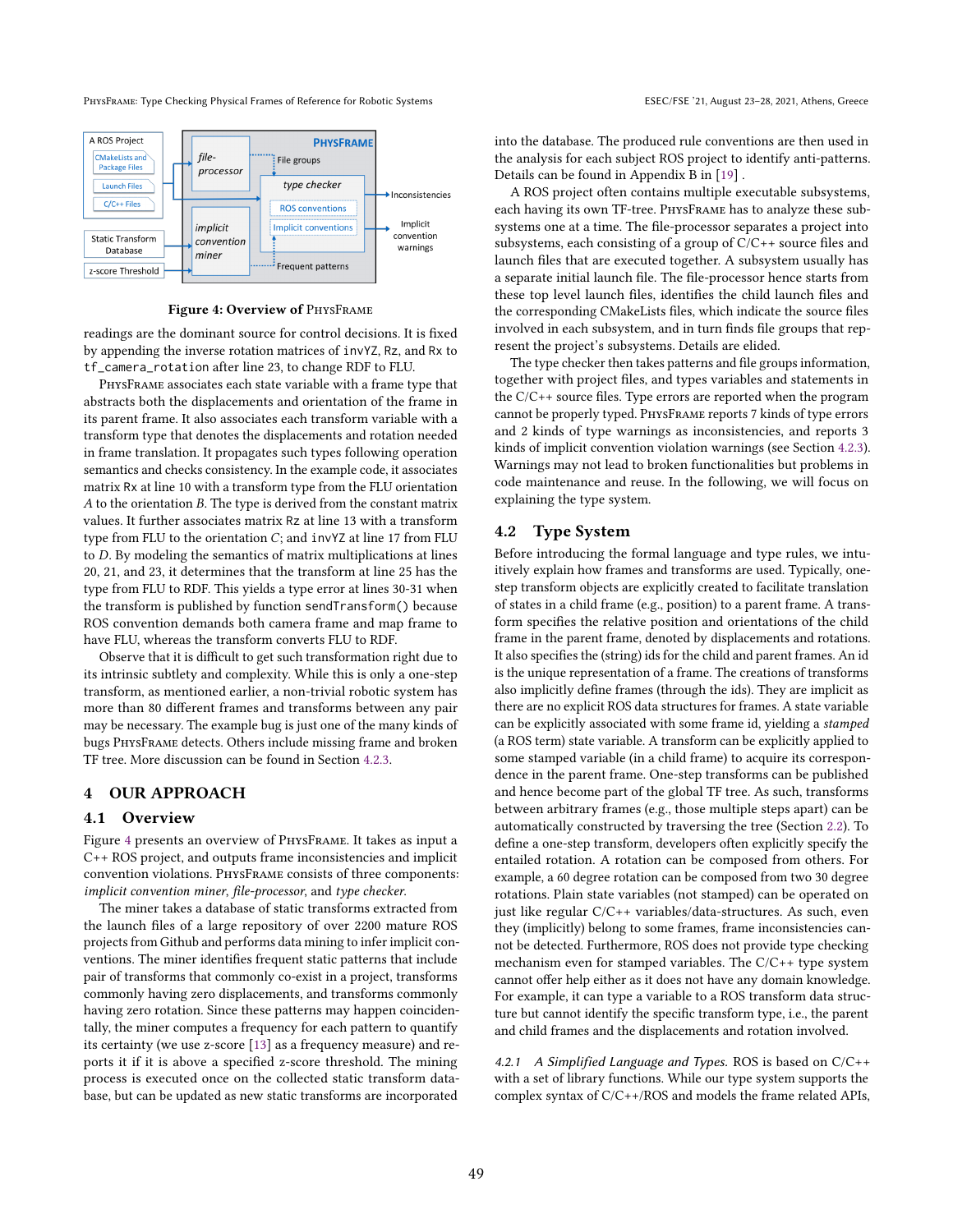we use a simplified language for discussion brevity. The language focuses on modeling frame related semantics and ignores the standard C/C++ types, operations and statements. It directly models a number of ROS tf APIs as language primitives. Moreover, since our analysis is flow insensitive, control structure like conditional statements and loops are less relevant and hence not modeled.

Types. We define three types: (1) frame type (Frame) that represents the frame information of a state variable, (2) transform type (Transform) that represents frame transforms, and (3) rotation type (Rotation) that represents changes in the axes' directions. Note that these are not ROS types, but rather types in PhysFrame.

Frame Type. This is an abstract type and always used with some concrete state type such as Point and Pose, indicating points and poses in a specific frame, respectively. For example, ROS uses tf::Stamped<T>(T x, ..., String id) to denote a T type state object associated with a frame identified by id. The frame type's definition is as follows.

$$
Frame ::= < id, pid, x, y, z, d_x, d_y, d_z > \tag{1}
$$

It is composed of eight fields: *id* denoting the (string) name of frame, pid the name of its parent frame type; the next three fields,  $x, y, z$ , being the positions of the frame's origin with respect to its parent frame, where their values are of type Displacement.

$$
Displacement ::= R | \top \tag{2}
$$

where,  $R$  is a static numerical value, and ⊤ represents a value unknown statically. The next three fields,  $d_x$ ,  $d_y$ ,  $d_z$ , encode the x, y, z axes orientations of a frame, with values of the Orientation type:

#### $O$ rientation = {left, right, up, down, forward, backward}

They denote the (orthogonal) orientations of axes regarding the body part corresponding to the frame. They are independent of the placement of the body part regarding its base. For example, although a camera may be installed with arbitrary (and even dynamic) angles regarding a robot's body, the orientation of the camera frame's axes is forward-left-up (FLU), which is orthogonal regarding the camera. Although axes orientations are orthogonal, different components and robotic frameworks have different orientation conventions, transformations need to be explicitly performed by developers.

Transform Type. ROS allows developers to create transform objects that denote transformation from a frame to another (e.g., using the tt::Transformer class). We associate such objects with a transform type that abstracts information to facilitate consistency and convention checks. The transform type is defined as follows.

$$
Transform ::= < cid, pid, x, y, z, \tau_r > \tag{3}
$$

Here, cid and pid are the child and parent frame ids, respectively,  $x, y, z$  are abstract values of the aforementioned Displacement type, and  $\tau_r$  denotes an abstract rotation, which will be explained next. The displacements and rotation together define a transformation.

Rotation Type. Rotations change axes orientations of a frame. ROS allows creation of first-order rotation objects (e.g., through the ROS tt::Transform class) and manipulations of these objects. They can be further used to construct transform objects. In this work, we are interested in orthogonal rotations such as those with 90 or 180 degrees as they are used in changing axes orientations. We hence

<span id="page-5-0"></span>

| $\langle Program \rangle$<br>$P \cong S$                                                                                                                                                 | $\langle Statement \rangle$ $S \coloneqq S_1; S_2   x := v   x := y   x := y$ op z<br>$fx :=$ stamped $(s, x)$   $fx.id := s$  <br>x := get_data $(fx)$   $fx := fy$   $fx$ := external()  <br>$fx :=$ transform_to(s, $fy$ )  <br>$tx := new\_transform(s_{chd}, s_{bnt}, x, y, z, rx)$  <br>sendTransform $(tx)$  <br>$tx :=$ lookupTransform $(s_{pnt}, s_{chd})$  <br>$fx := \text{apply\_transform}$ $(tx, fy)$   $rx := v_{3\times3}$ |
|------------------------------------------------------------------------------------------------------------------------------------------------------------------------------------------|---------------------------------------------------------------------------------------------------------------------------------------------------------------------------------------------------------------------------------------------------------------------------------------------------------------------------------------------------------------------------------------------------------------------------------------------|
| $<$ StateVar $>$<br>$\langle$ StampedStateVar> fx, fy, fz<br>$\langle TransformVar \rangle$ tx, ty, tz<br>< RotationVar><br>$\langle ConstVector \rangle$<br><conststring></conststring> | $rx := x \mid rx := ry \otimes rz \mid \text{ publish } (s_{topic}, fx)$<br>x, y, z<br>rx, ry, rz<br>$\overline{\Omega}$<br>s                                                                                                                                                                                                                                                                                                               |

Figure 5: Language

define rotation type as follows.

$$
Rotation ::= \langle ds_x, ds_y, ds_z \rangle \mid \top \tag{4}
$$

The three fields,  $ds_x$ ,  $ds_y$ ,  $ds_z$  are variables of DirSwitch type:  $DirSwitch = \{``x", ``-x", ``y", ``-y", ``z", ``-z", \top\}$ 

Field  $ds_x$  holds a value indicating that the axis denoted by the value points in the same direction as the previous  $x$  axis (i.e., the  $x$ axis before rotation). Fields  $ds_y$  and  $ds_z$  work in a similar way. We use the following example to explain the semantics. Let < "z", " –  $x^{"}, " - y" >$  be a *Rotation* type. It switches orientations of axes such that  $z$  axis points in the same direction as the previous  $x$  axis' direction,  $-x$  axis points in the same direction as the previous  $y$ axis' direction (i.e., the current  $x$  axis is the opposite of the previous  $y$  axis), and  $-y$  points in the same direction as the previous  $z$  axis' direction. Assume a variable of frame type  $\lt$  ..., forward, left, up $\gt$ . After applying the aforementioned rotation, a new frame type < ..., right, down, forward > is derived. Value ⊤ means the rotation is not orthogonal or cannot be determined statically.

Language. Figure [5](#page-5-0) presents the language. We call all ROS state variables StateVar, such as tf::Point and tf::Pose. State variables are frame agnostic. When they are explicitly associated with some frame, they become StampedStateVar<sup>[1](#page-5-1)</sup>, corresponding to  $\mathsf{tf}$ : Stamped $\langle$ Point $\rangle$  and tf::Stamped $\langle$ Pose $\rangle$ , etc. in ROS. We use  $x, y, z$ for StateVar and fx, fy, fz for StampedStateVar. We also use variables  $tx, ty, tz$  and  $rx, ry, rz$  to denote transform and rotation variables. Note that these variables are not typed. Their types will be resolved by our type rules. We distinguish different kinds of variables just for better readability.

Statement " $x := v$ " denotes a state variable assignment using a constant vector. A scalar variable can be considered as a vector variable with one dimension. Function stamped() explicitly associates  $x$  with a frame denoted by a string  $s$ , corresponding to tf::Stamped⟨T⟩::Stamped() in ROS. ROS allows stamping a state variable with an empty id and later explicitly setting the id field of the stamped variable. A common error is that the developer stamps an empty frame and later forgets to set the frame. Statement " $fx.id := s$ " models the set frame operation. Function  $get_data()$ retrieves the plain state from a stamped state variable. Function external() models the situations where stamped state variables are

<span id="page-5-1"></span> $1$ ROS uses the term "stamped" to denote that a variable is contextualized with a frame. We hence use a similar term here.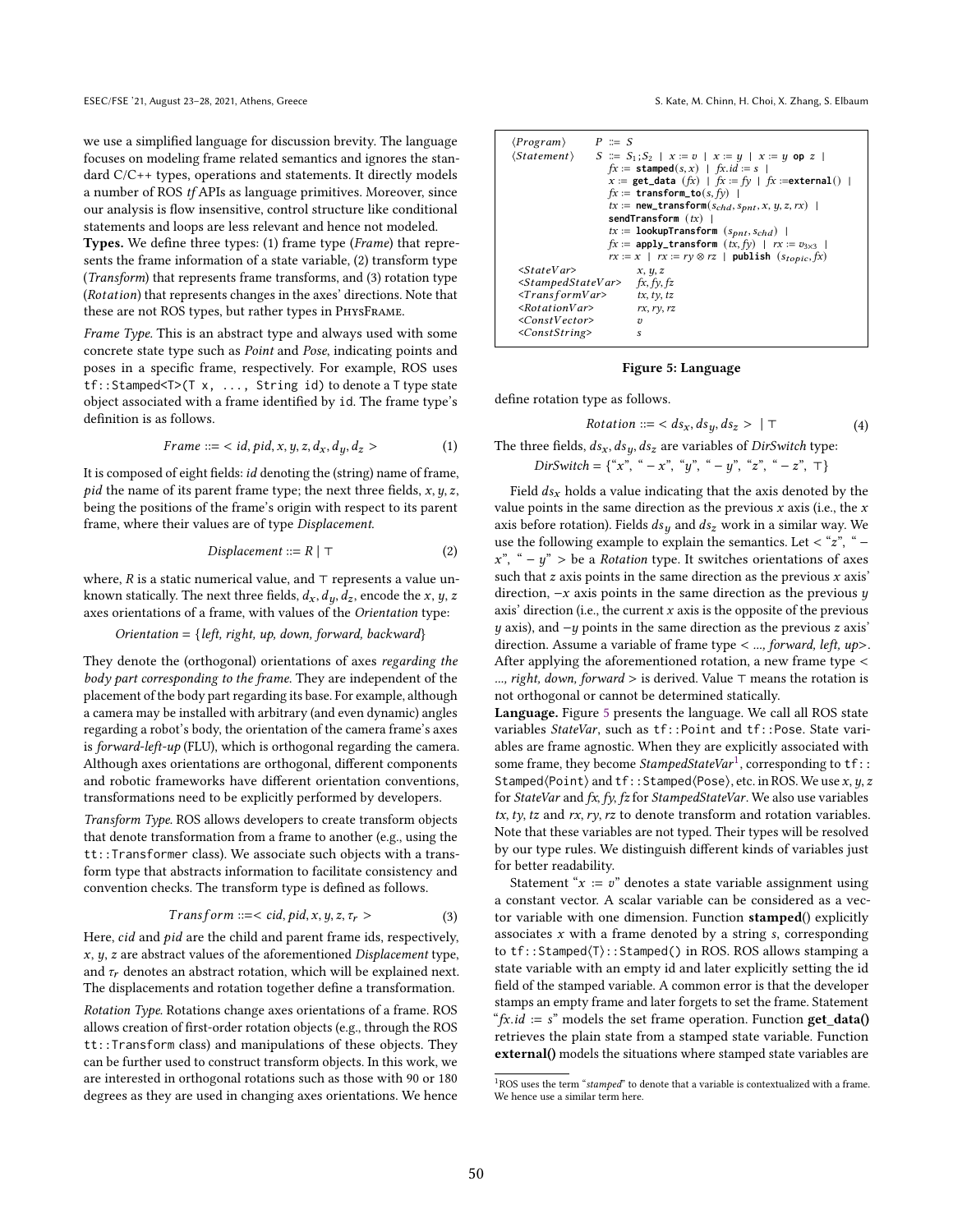published by libraries without source code and hence beyond our analysis. Function **transform\_to()** transforms  $fy$  to a target frame denoted by s, yielding a new stamped variable  $fx$ . It corresponds to ROS functions such as tf::Transformer::transformPoint(). Function new transform() creates a one-step transform object for translating states in the child frame to their correspondences in the parent frame. It specifies the parent and child frame ids (by  $s_{pnt}$ and  $s_{chd}$ , respectively), the displacements (by state variables  $x, y, z$ ), and the rotation (by  $rx$ ). The displacements and rotation specify the linear and angular positions of the child frame with respect to the parent frame. This primitive corresponds to creating a ROS tf::StampedTransform object. One-step transforms can be published by function sendTranform() such that they become edges of the TF tree (Section [2.2\)](#page-2-1). Function lookupTransform() finds a transform from frame  $s_{pnt}$  to frame  $s_{chd}$ . These two frames may not correspond to any published one-step geometric transforms. Recall that ROS automatically constructs a transform by finding a path from  $s_{\text{on }t}$  to the lowest common ancestor (in the TF tree) and then to  $s_{chd}$ . It corresponds to  $\text{tf::Transform}$ : Transfomer:: lookupTransform(). Function  $apply\_transform()$  applies a transform  $tx$  to a stamped variable fy. As such, fy must have the child frame type of  $tx$  and  $fx$ have the parent frame type of tx. Statement " $rx := v_{3\times 3}$ " specifies a constant rotation by a 3 times 3 matrix. One can also specify a dynamic rotation from a (matrix/vector) variable. Two rotations can be aggregated to one by matrix multiplication ⊗. A stamped variable can be published to a topic. Any (remote) subscribes of the topic will receive the value. As such, the variable's frame must be properly set. Otherwise, remote parties cannot make sense of it.

While PhysFrame supports conditionals, loops, functions, and other frame related ROS APIs. They are elided from our language.

4.2.2 Type Rules. Table [1](#page-7-0) presents the type rules. These rules infer types for state variables and frame related variables and check for any inconsistencies, that is, variables cannot be properly typed, e.g., a variable having more than one types following the rules. We use meta-variables  $\tau$ ,  $\tau_t$ , and  $\tau_r$  to range over the infinite sets of Frame, Transform, and Rotation types. In our rules, a variable  $x: \tau$  means that x has  $\tau$  type. A statement  $x := ... : \tau$  means that the statement has  $\tau$  type, which is equivalent to the left-hand-side variable  $x$  having  $\tau$  type as well. In general, a rule is read as follows: if the premises are satisfied (e.g., type checked), the conclusions are yielded. The rules are driven by the syntax of the language.

Data Assignment Rules. Rule  $R_1$  specifies that for a copy statement, if the right-hand-side is typed to  $\tau$ , the left-hand-side is typed to  $\tau$ as well. Rule  $R_2$  requires that in a binary operation of state variables, the two operands must have the same type  $\tau$ . Then we conclude the result of the statement has the same type. Rule  $R_3$  specifies that if x is typed to  $\tau$ , which has the s as the frame id, we can conclude  $fx$  has the same type  $\tau$ . Note that type inference is flow-insensitive, if x was free (i.e., untyped), the rule types it to  $\tau$ . Rule  $R_4$  types an explicit set frame statement to the type denoted by the id string . Rule  $R_5$  specifies that if a state variable  $x$  is acquired from a stamped variable  $fx$ , x inherits the type of  $fx$ . Rule  $R_6$  specifies two stamped variables in a copy statement must have the same type.

Transformation-related Rules. Rule  $R_7$  types a transformation statement. Specifically, the meaning of function reachable() is defined in Figure [6.](#page-6-0) It asserts that there is a direct/indirect transform from

<span id="page-6-0"></span>

Figure 6: Auxiliary functions used in type rules

fy's frame  $\tau_1$  to the frame  $\tau$  denoted by s. If so, we conclude that fx has  $\tau$  type. Rule  $R_8$  types a statement that creates a one-step transform from  $\leq s_{chd}, s_{pnt}, x, y, z, rx >$ . It entails the introduction of an implicit frame type  $\tau_c$  whose id is  $s_{chd}$ , parent id is  $s_{pnt}$ , displacements are those abstracted from  $x, y, z$  using the  $disp()$  function defined in Figure [6,](#page-6-0) and axes orientations are resulted from applying the (abstract) rotation specified by the rotation type  $\tau_r$  of rx to the orientations of the parent frame. Function rotate is defined in Figure [6.](#page-6-0) It takes a 3-dimension source orientation (with values left, right, forward, etc.) and a 3-dimension rotation (with values " $x$ ", "- $y$ ", etc.), and produces a resulted 3-dimension target orientation. Specifically, the result x orientation, denoted as  $n<sub>x</sub>$  is determined by searching for which rotation dimension has value of " $x$ " or "- $x$ ". If the *y* rotation has value "*x*", denoted as  $ds_u = "x"$ ,  $n_x$  has the same orientation as the original y orientation (i.e.,  $d<sub>u</sub>$ ). If the value is "-x", the orientation is flipped. An example of such rotation can be found in the discussion of rotation type at the end of Section [4.2.1.](#page-4-1)

Rule  $R_9$  types a statement that publishes a transform  $tx$ . It requires the edge from the parent frame to the child frame does not break the TF tree, e.g., by introducing cycles or having multiple parents for a child. The tree\_form\_with\_edge() function not only checks the condition but also adds the edge to the TF tree if the condition is satisfied. Rule  $R_{10}$  types a statement that looks up a transform from an arbitrary parent frame to an arbitrary child frame in the TF tree. The transform may not be any of the created one-step transforms, but rather automatically composed by ROS by traversing the tree. It requires reachability between the two frames (in the tree), which implicitly demands the existence of the two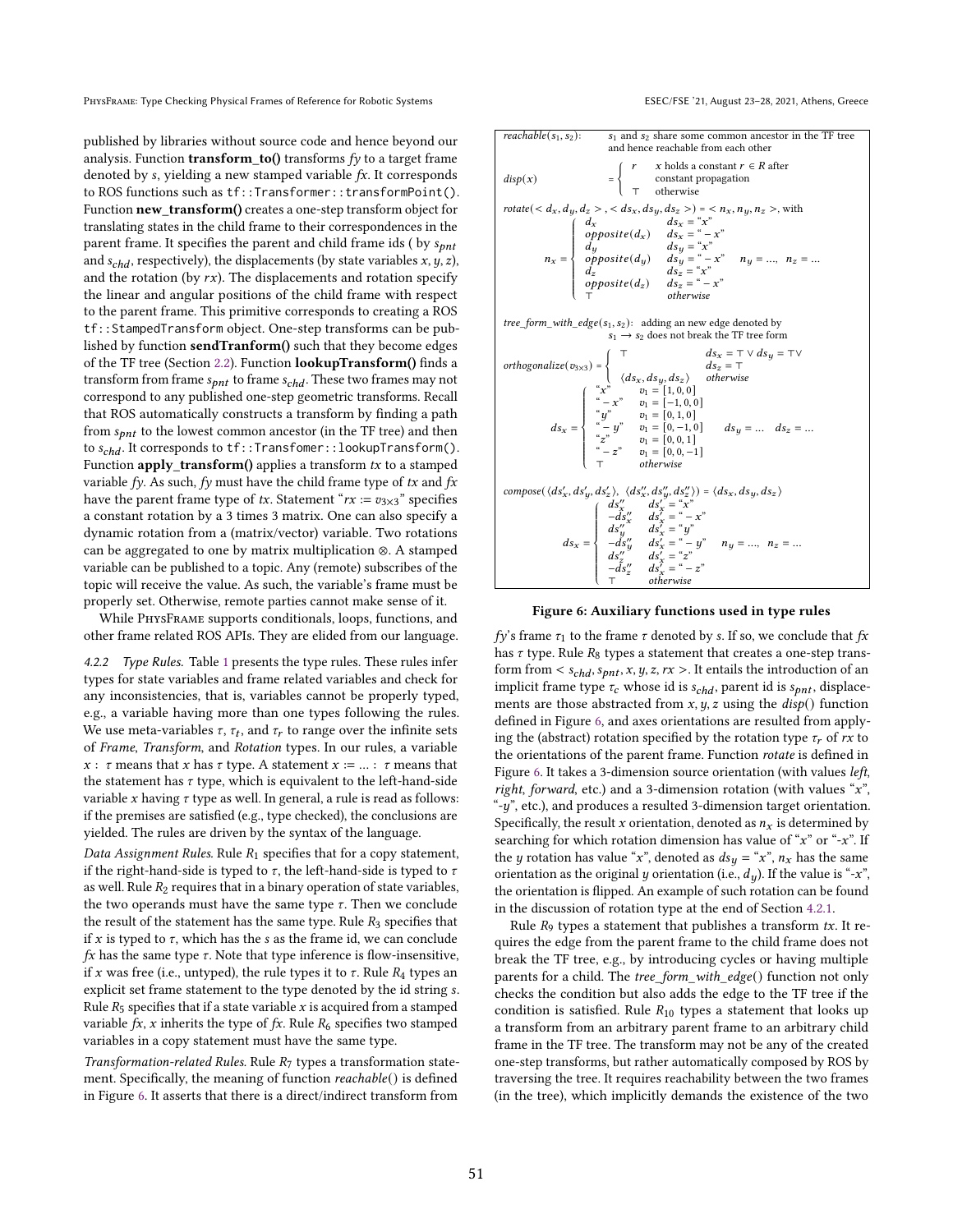<span id="page-7-0"></span>ESEC/FSE '21, August 23-28, 2021, Athens, Greece S. Kate, M. Chinn, H. Choi, X. Zhang, S. Elbaum

Table 1: Type Rules



frames. Rule  $R_{11}$  specifies that when typing a statement applying a transform  $tx$  to a stamped variable  $fy$ , the transform's child frame must equal to  $f\dot{y}$ 's frame, and its parent frame is the resulting frame.

 $R_{16}$  types a statement that publishes a stamped variable. It requires that the variable is properly typed.

*Rotation-related Rules.* Rule  $R_{12}$  types the creation of a rotation from a  $3 \times 3$  constant vector. Function *orthogonalize*() is used to abstract the vector to the corresponding DirSwitch abstract values. Its definition can be found in Figure [6.](#page-6-0) Specifically, an orthogonal 3×3 vector is composed of three orthogonal unit vectors, i.e., each row and each column has only one non-zero element of value 1 or -1. Now, if we consider that rows 1,2,3 represent initial  $x, y, z$  orientation and columns 1,2,3 represent then changed  $x$ ,  $y$ ,  $z$  orientation, then the column position of the non-zero element in a row indicates the axis of the changed orientation that is the same as the axis of the initial orientation represented by the row. For example, value  $-1$  in row 2 and column 1 denotes that the direction of  $y$  axis of initial orientation becomes the direction of  $-x$  axis of the changed orientation. When the matrix does not denote orthogonal rotation, the resulted type is ⊤.

Rule  $R_{13}$  types a rotation creation from a variable (i.e., nonconstant). It usually corresponds to angular transformation that is needed for state translation across frames, but not for orientation changes. For example, if a camera can spin regarding the body, its readings (regarding the camera frame) have to go through a dynamic angular transformation in order to be interpreted regarding

<span id="page-7-1"></span>Table 2: Type checking of example in Figure [3](#page-3-0)

| St# | Statement                                              | Type                                | Rule     |
|-----|--------------------------------------------------------|-------------------------------------|----------|
| 6   | <i>tf</i> cam rotation := $tmp$                        |                                     | $R_{13}$ |
| 10  | $Rx := \lceil [1, 0, 0], [0, 0, -1], [0, 1, 0] \rceil$ | $\langle x, -z, y \rangle$          | $R_{12}$ |
| 13  | $Rz := [0, -1, 0], [1, 0, 0], [0, 0, 1]]$              | $\langle -y, x, z \rangle$          | $R_{12}$ |
| 20  | <i>if</i> cam rotation := $Rx \otimes tf$ cam rotation | $\langle x, -z, y \rangle$          | $R_{15}$ |
| 21  | <i>tf</i> cam rotation := $Rz \otimes tf$ cam rotation | $\langle z, x, y \rangle$           | $R_{14}$ |
| 23  | <i>if</i> cam rotation := $invYZ \otimes $             | $\langle z, -x, -y \rangle$         | $R_{14}$ |
| 25  | $rtmp := tf$ cam rotation                              | $\langle z, -x, -y \rangle$         |          |
|     |                                                        | error because                       |          |
| 30  | $ttmp := new\_transform(s_{cam}, s_{map}, , rtmp)$     | rotate( $\langle f, l, u \rangle$ , | $R_8$    |
|     |                                                        | $\langle z, -x, -y \rangle$ =       |          |
|     |                                                        | $\langle r, d, f \rangle$           |          |

the body frame. Note that in this case, the angular transformation is independent of frame orientations. Both the camera and the body frames have orthogonal orientations. Rule  $R_{14}$  types a rotation composition statement. It leverages function compose() to derive a new rotation type. In the function definition in Figure [6,](#page-6-0)  $\langle ds'_x, ds'_y, ds'_z \rangle$ and  $\langle ds^{\prime\prime}_x,ds^{\prime\prime}_y,ds^{\prime\prime}_z\rangle$ , both denote change in the orientation, where the former change is followed by the latter. For example, Rz and Rx vectors in our motivating example (Figure [3\)](#page-3-0) represent  $\langle -y, x, z \rangle$ and  $\langle x, -z, y \rangle$  changes respectively as per rule  $R_{12}$ . Part A in the below figure shows these orientation changes in a sequence; whereas part B shows the orientation change that is computed by aggregating these two changes. Note that both parts result into the same orientation.



 $R_{15}$  types a rotation composition in which one of the rotations is not static or not orthogonal. Note that an arbitrary angular rotation can be integrated with an orthogonal axes orientation rotation. Since we only model and check axes orientation, the resulted type is the one that represents orthogonal orientation changes.

Example. Table [2](#page-7-1) presents part of the example code in Figure [3](#page-3-0) written in our language and the types computed by the type rules. The first column shows the original line numbers of the statements. St# 6 is an assignment of a rotation variable from a state variable. The state variable *tmp* gets a value from the external value state variable rotation. Therefore, as per rule  $R_{13}$ ,  $tf\_cam\_rotation$  is typed to ⊤. St# 10 and 13 are the assignments of rotation variables from constant vectors. Rule  $R_{12}$  allows typing Rx and Rz to  $\langle x, -z, y \rangle$  and  $\langle -y, x, z \rangle$ , respectively. Further, St# 20 and 21 denote the composition of rotations: the former is typed with the type of  $Rx$  by  $R_{15}$  as the type of tf\_cam\_rotation is ⊤, whereas the latter is typed with  $\langle z, x, y \rangle$ , which is computed by composing types of Rz and tf\_cam\_*rotation* using rule  $R_{14}^2$  $R_{14}^2$ . St# 23 and 25 are similarly typed. Finally, St# 30 constructs a new transform object. However, it cannot be properly typed by rule  $R_8$  as applying rotation  $\langle z, -x, -y \rangle$  to the parent map frame with the conventional orientation  $\langle forward, left, up \rangle$ , i.e, FLU, yields the orientation ⟨right, down, forward⟩, contradicting with the ROS orientation convention FLU for the camera frame. On the other hand, PhysFrame correctly type-checks the fixed version. Soundness and Completeness. The essence of PhysFrame is to leverage flow-insensitive static analysis (like type checking) to

<span id="page-7-2"></span> $^{2}$ PHYSFRAME uses SSA to handle variable re-definitions.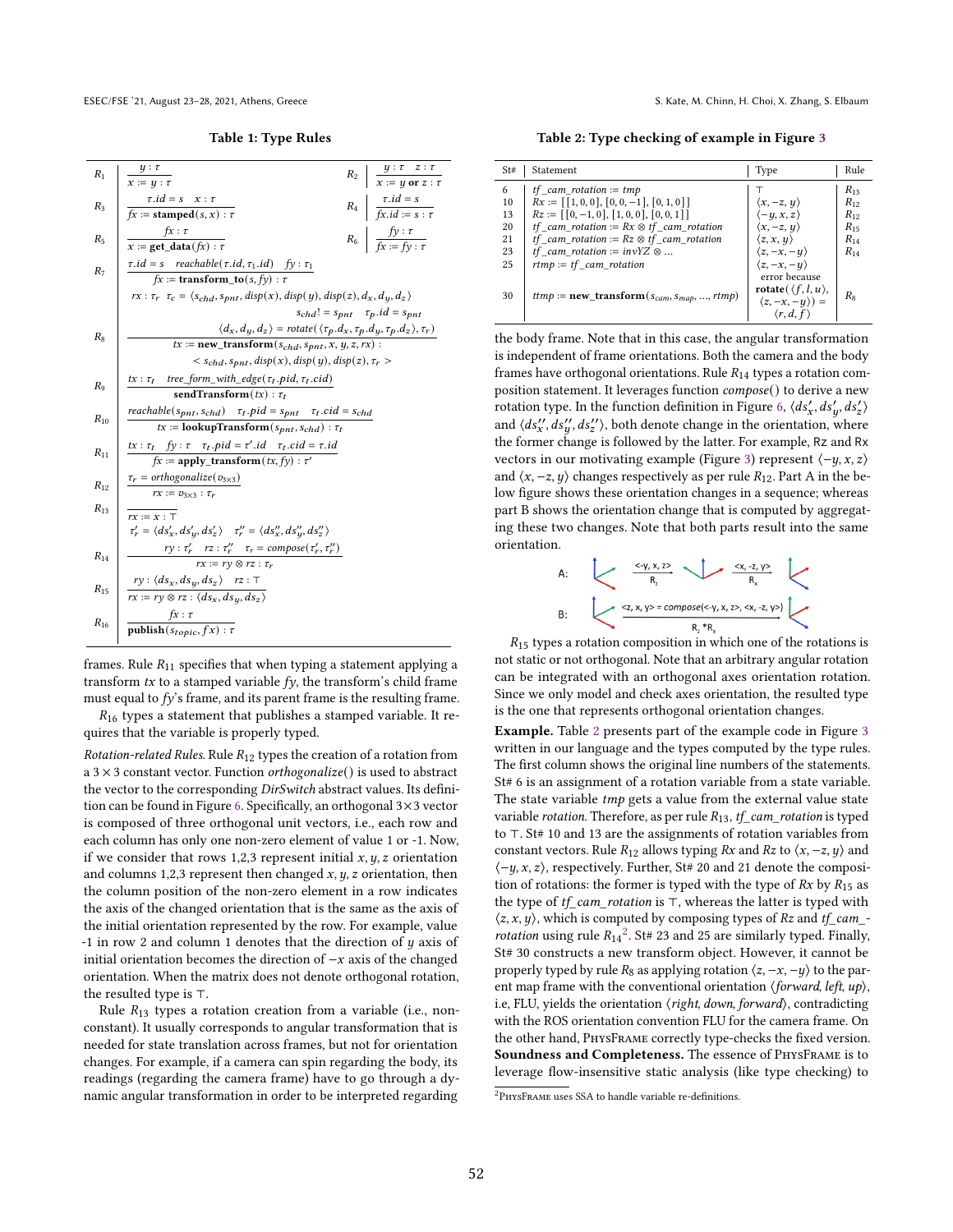PHYSFRAME: Type Checking Physical Frames of Reference for Robotic Systems ESEC/FSE '21, August 23-28, 2021, Athens, Greece

find frame related bugs. It is automated and does not require any user type annotations for subject ROS projects. As such, the type system is neither sound nor complete. This is because some type rules are uncertain. For example in rule  $R_{12}$ , a matrix representing orthogonal angular transformation may not be intended for frame axes orientation changes, but rather because the parent and child body parts are installed in a way that they form some orthogonal angle(s), while their frame axes orientations are identical (both FLU). However, since there is no way for PhysFrame to know the real meanings of such rotation without user input, it considers this an axes orientation rotation, which is the most common case. And stamped variables from third party libraries are widely used and PHYSFRAME may not be able to type them. Therefore, PHYSFRAME has both false positives and false negatives. On the other hand, we foresee future robotic system development frameworks may

support full-fledged frame types which the developer can use to declare their variables. With such explicit type declarations, a sound and complete type system can be developed.

<span id="page-8-0"></span>4.2.3 Frame Related Problems. PhysFrame reports 7 kinds of type errors, 2 kinds of type warnings and 3 kinds of violations of implicit conventions. The first two are also called inconsistencies.

Type Errors. This first kind is TF tree related errors. These errors include a frame having multiple parent frames, frames forming a cycle, and frames not following conventional orders such as a map frame must be the ancestor of a body frame (Section [2.3\)](#page-2-2).

The second kind of type errors is incorrect frames or transforms. ROS allows developers to stamp a state variable  $x$  with an empty id. If these variables are published, meaning that other components from different parties may receive such data, they should be stamped with a proper frame (rule  $R_{16}$ ). Moreover, if they are used in transforms, runtime errors will be triggered as well. In these cases, PhysFrame reports a missing frame error. Although not explicitly modeled by our rules, a few ROS data types require explicitly specifying child frame ids. If child frames are not set, PHYSFRAME reports missing child frame errors.

A transform is required to have different parent and child frames (rule  $R_8$ ). Otherwise, it is meaningless. PHYSFRAME reports a redundant transform. Rule  $R_8$  requires that the displacements and rotation in a newly created transform should yield (relative) positions and axes orientations consistent with the parent frame and ROS conventions (e.g., body frames should have forward-left-up (FLU) orientations). Otherwise, it reports incorrect transforms.

Type Warnings. A sensor transform that defines a sensor frame with respect to some other robotic body part like base\_link, wrist, etc. or vice versa should have at least some non-zero displacement(s)/rotation(s) as a sensor's center unlikely aligns with a body part's center. PhysFrame reports a warning when a sensor transform has zero displacements and rotations. For a transform from parent to child, ROS naming conventions follow templates '<parent>\_to\_<child>' and '<child>\_in\_<parent>', which give the clear meanings of the transform. Developers however often inverse the parent and the child in transform variable names. PhysFrame hence reports reversed name warnings. These two are warnings as they may not affect the functionalities but rather degrade maintainability. Such checkings are not explicitly modeled in type rules although PhysFrame supports them.

Implicit Convention Violations. As mentioned in Section [2.3,](#page-2-2) implicit conventions are mined from launch files. As such, they may not be required but rather commonly seen. PhysFrame reports three kinds of warnings. The first is null displacement expected warning, meaning that certain transforms or frames are supposed to have null displacements. The second is null rotation expected warning, meaning that certain transforms are supposed to have null rotations. The third is that co-occurrence violation warnings when frames that are commonly seen together (in other projects) are not present in a project. Such checkings are performed as an additional step after frame and transform types are inferred. The reason is that it is hard to implement implicit conventions as type rules as the mined conventions may change depending on the repositories used and the z-score threshold setting.

# 5 EVALUATION

We address the following questions: **RQ1.** How effective and efficient is PhysFrame in disclosing frame related inconsistencies? RQ2. What is the response from developers on the inconsistencies reported by PhysFrame? RQ3. What kinds of implicit conventions are violated and what is the impact of z-score on results?

# 5.1 Experiment Setup

Implementation. We have implemented a prototype of Phys-Frame in around 4800 lines of Python code. It utilizes a third-party component, cppcheck [\[26\]](#page-11-16), to obtain an XML dump for a  $C/C++$ file providing an intermediate representation. It contains program tokens, symbol tables for scopes, functions and variables, and an AST for each statement. We have also implemented constant propagation to resolve variables to static values when possible. The miner is implemented using MySQL database and SQL script. Implementation details can be found in Appendix C in [\[19\]](#page-11-1). The database for the implicit convention miner is built from a list of ROS projects that contain at least one launch file with a static\_transform\_publisher. We use only the mature projects from this list. We consider a project mature when it has more than 30 commits. The database contains 12.1K static transforms in 5.3K launch files from 2.2K mature projects. The tool and data is available at <https://doi.org/10.5281/zenodo.4959920> Artifacts. We run the type checker on 180 ROS projects from Github. They include (a) 7 projects from the ROS Kinetic distribution that contain at least one issue or a commit related to frame; (b) 23 randomly selected projects from the ROS indigo distribution; and (c) 150 randomly selected ROS projects that contain at least one static transform. Among these projects, 69 are mature and 99 not (with less than 30 commits). Note that we consider evaluation on unmature projects important as well because they are likely by non-expert ROS developers that can benefit more from PhysFrame. Table 7 in Appendix in [\[19\]](#page-11-1) shows the statistics of these projects. On average, each project has 45 source/launch files and 52491 LOC, with the largest one having 433 files and over 7 million LOC.

Examination Process. We examine each of the reported inconsistencies by reviewing the corresponding source code and mark it as True Positive (TP) or False Positive (FP). The manual examination poses a threat to the validity of results presented in this paper (please refer to Appendix D in [\[19\]](#page-11-1)). We mitigate it by crosschecking, being very conservative in marking TPs, and confirmation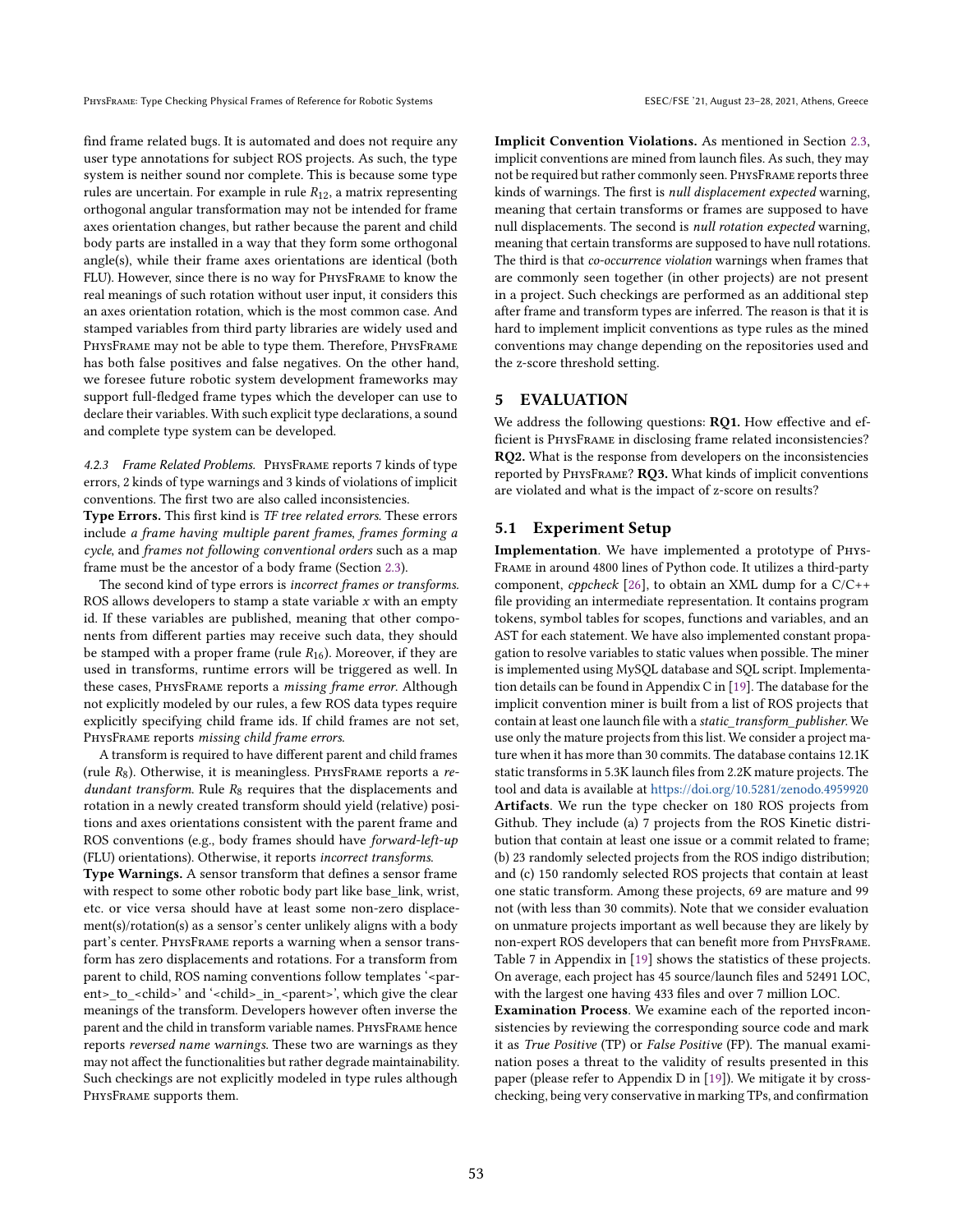<span id="page-9-0"></span>

| Category                         |              | Number of Inconsistencies |        | Number of Repositories |          |              |                |          |
|----------------------------------|--------------|---------------------------|--------|------------------------|----------|--------------|----------------|----------|
|                                  | Total $(\#)$ | $TP($ # $)$               |        | FP(#)                  |          | Total $(\#)$ | $TP(*)$        | $FP(*)$  |
|                                  |              | $C/C++$                   | Launch | $C/C++$                | Launch   |              |                |          |
| c MULTIPLE PARENTS IN FRAME TREE | 4            | 3                         |        | $\Omega$               | $\Omega$ | 4            |                | $\Omega$ |
| c CYCLE IN FRAME TREE            |              |                           |        | $\Omega$               |          |              |                |          |
| td INCORRECT FRAME ORDER IN TREE |              | 3                         |        |                        |          |              |                |          |
| c INCORRECT TRANSFORM            | 17           | 4                         | 4      | $\Omega$               | Q        | O            |                |          |
| td REDUNDANT TRANSFORM           | 2            | 2                         |        | $\Omega$               |          |              | $\overline{c}$ |          |
| td MISSING FRAME                 | 108          | 92                        |        | 16                     |          | 56           | 49             | 13       |
| td MISSING CHILD FRAME           | 12           | 8                         |        | 4                      |          |              | 4              |          |
| td REVERSED NAME (type warning)  | 33           |                           | 28     |                        | 3        | 19           | 17             |          |
| c SENSOR NULL (type warning)     | 6            | $\theta$                  | 3      | $\Omega$               |          | 5            | $\overline{2}$ | 3        |
| Total                            | 190          | 114                       | 40     | 21                     | 15       | 110          | 89             | 29       |
|                                  |              | [81.05%]                  |        | [18.95%]               |          |              |                |          |

# Table 3: Inconsistencies by Category (with the first seven type errors, the last two type warnings)

#### <span id="page-9-1"></span>Table 4: Summary of True Positive Inconsistencies

| Report & Response                                                                                                                                                             | Count                             | <b>Inconsistency Categories</b>                                                                                                                                                  |
|-------------------------------------------------------------------------------------------------------------------------------------------------------------------------------|-----------------------------------|----------------------------------------------------------------------------------------------------------------------------------------------------------------------------------|
| found by searching<br>commit-history or issue<br>reports of repositories.                                                                                                     | 3<br>1                            | td MISSING FRAME<br>c_INCORRECT_TRANSFORM                                                                                                                                        |
| fixed by developers<br>before we reported<br>them.                                                                                                                            | 1<br>1<br>1<br>1                  | td MISSING FRAME<br>td_REDUNDANT_TRANSFORM<br>c_CYCLE_IN_FRAME_TREE<br>c_MULTIPLE_PARENTS_IN_FRAME_TREE                                                                          |
| reported, and either<br>fixed by developers or<br>ready to accept a<br>pull-request.                                                                                          | $\overline{2}$<br>1<br>1<br>1     | td MISSING FRAME<br>td MISSING CHILD FRAME<br>td REDUNDANT TRANSFORM<br>td_INCORRECT_FRAME_ORDER_IN_TREE                                                                         |
| reported, and<br>acknowledged by<br>developers (in some<br>cases, confirmed as a<br>useful fix to others for<br>reusing the package<br>node).                                 | 1<br>5<br>$\overline{2}$<br>2     | td_MISSING_FRAME<br>td REVERSED NAME<br>c SENSOR NULL<br>td INCORRECT FRAME ORDER IN TREE                                                                                        |
| reported, but refused<br>by developers on the<br>grounds that reuse of<br>the package node is not<br>easy, or the package is<br>no longer maintained.                         | 3                                 | td_MISSING_FRAME                                                                                                                                                                 |
| reported, but no<br>response from<br>developers yet.                                                                                                                          | 12<br>1<br>4<br>14<br>1<br>2      | td_MISSING_FRAME<br>td_MISSING_CHILD_FRAME<br>c_INCORRECT_TRANSFORM<br>td REVERSED NAME<br>td_INCORRECT_FRAME_ORDER_IN_TREE<br>c_MULTIPLE_PARENTS_IN_FRAME_TREE                  |
| found in a package<br>node that is reused by<br>other developer. The<br>issue is either fixed or<br>acknowledged by other<br>users in the original<br>repository of the node. | $\overline{2}$<br>$\overline{4}$  | td MISSING FRAME<br>td_MISSING_CHILD_FRAME                                                                                                                                       |
| found in backup-copy<br>files in repositories.                                                                                                                                | 5                                 | td_MISSING_FRAME                                                                                                                                                                 |
| potential issues.                                                                                                                                                             | 8                                 | td_MISSING_FRAME                                                                                                                                                                 |
| projects not active in<br>past two years.                                                                                                                                     | 55<br>2<br>3<br>10<br>1<br>3<br>1 | td MISSING FRAME<br>td_MISSING_CHILD_FRAME<br>c_INCORRECT_TRANSFORM<br>td_REVERSED_NAME<br>c SENSOR NULL<br>td_INCORRECT_FRAME_ORDER_IN_TREE<br>c_MULTIPLE_PARENTS_IN_FRAME_TREE |

#### <span id="page-9-2"></span>Table 5: Implicit Convention Warnings by Category

| Category                                                          | $z=1$    |         | $z=2$          |    | $z=5$                      |    | $z=10$               |    |
|-------------------------------------------------------------------|----------|---------|----------------|----|----------------------------|----|----------------------|----|
|                                                                   | W#       | $R#$ W# |                |    | $R#$ W#                    | R# | W#                   | R# |
| w_sig_null_rot_exp<br>w_name_null_rot_exp<br>w name co-occurrence | 18<br>20 | 10      | 20<br>$\Omega$ | 10 | $\overline{2}$<br>$\Omega$ |    | $\Omega$<br>$\Omega$ |    |

with developers. The implicit convention violation warnings are by their nature more difficult to determine if they denote real bugs. We hence run the tool on the same set of projects with different z-score threshold values and study the reported warnings. All type checking runs are on a Dell PowerEdge R420 Linux server with two Intel Xeon E5-2690 2.90GHz 8-core processors and 192 GB of RAM.

## 5.2 Results and Observations

RQ1. Effectiveness and Efficiency. PhysFrame reports 190 inconsistencies with 154 true positives and 81.05% true positive rate. These inconsistencies belong to 100 projects, over 55% of the total we examined. This number is specially significant considering that many more frame related bugs reported in earlier versions of the systems may have been detected by PhysFrame. PhysFrame also reports 45, 36, 16, 9 implicit convention violation warnings when the z-score threshold is set to 1, 2, 5, 10, respectively, which corresponds to p-values smaller than 0.15 for z=1 to p-values smaller than 0.00001 for z=10. The average analysis time is 52 seconds with the maximum 1190 seconds. Further details can be found in Table 6 in Appendix in [\[19\]](#page-11-1).

Inconsistencies by Category. Table [3](#page-9-0) summarizes inconsistencies by their category, with the first seven type errors and the last two type warnings. The first column lists the categories. Each has either a ' $c$ <sup>-</sup> or 'td\_' prefix, denoting whether it is a "correctness" or a "technical debt" issue, respectively. The "correctness" issues represent the types of inconsistencies that violate ROS conventions such as a tree representation of all the frames in an application, sensor frames should have non-null transforms with respect to robot body frames, and incorrect transforms. The incorrect transform issues include those that have invalid displacement/rotation (like our motivating example in Section [3\)](#page-3-1) which can lead to problems during runtime, and those that do not follow ROS naming conventions (discussed in Section [2.2\)](#page-2-1) while defining a child frame in the transform which affect code readability and may cause issues during code reuse. The "technical debt" issues represent the types of inconsistencies that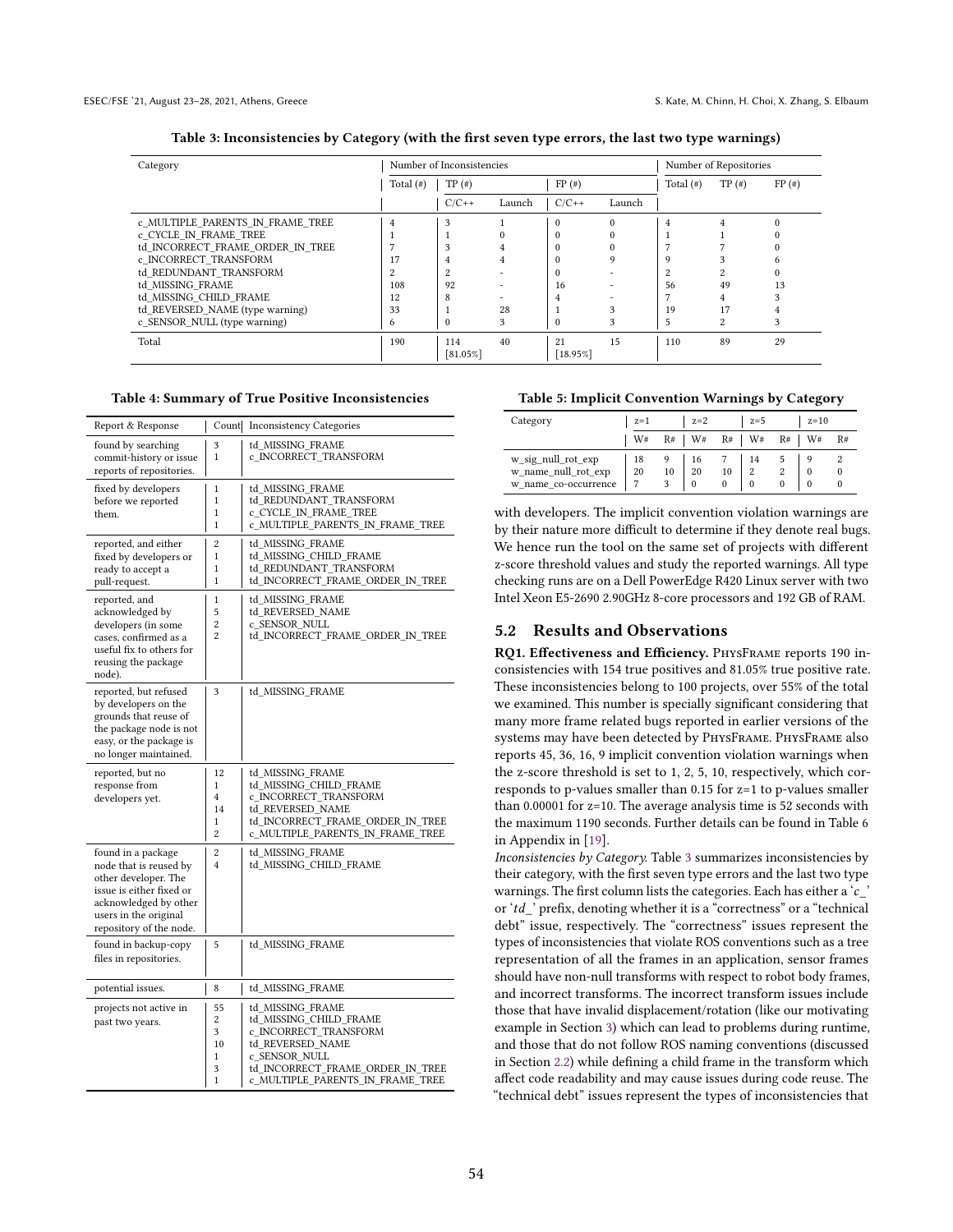may make code maintenance and understanding difficult and may lead to potential runtime problems during code reuse/collaboration. The next five columns show the total number of inconsistencies for each category, TP cases in C/C++ code and in launch files, FP cases in C/C++ code and in launch files, respectively. Further, the last three columns show the number of projects with inconsistencies, TPs, and FPs, respectively.

Many of the reported inconsistencies are about missing frames, i.e., developers forgot to set frame ids for published state values. FP cases of this type are observed due to usage of stamped data types for storing non-frame data (e.g., binary mask of image), usage of stamped transform for tf operations that do not need frame\_id field value, and passing of stamped data type variables to functions whose signature is not available during analysis. Similar sources of false positives affect other categories. PhysFrame also found many reversed name warnings. For example, ROS expects transform variables to follow the naming convention of " $\langle parent \rangle_t$  to  $\langle child \rangle$ ". We find that many developers use the names reversed. This may cause maintenance and reuse issues as the convention is expected by other parties. PhysFrame also identified 17 frame type inconsistencies similar to our motivating example in Section [3](#page-3-1) and 12 TF tree errors. Given that ROS is built to encourage collaborative development, even the issues affecting code readability or reuse can be important. We have three case studies in Appendix E in [\[19\]](#page-11-1). RQ2. Developer Responses. Table [4](#page-9-1) summarizes the distribution of the true positives across different reporting actions, developer responses and inconsistency categories. Row 1 (below the table title) shows that 4 of the 154 true positives PhysFrame uncovered were known issues by the developers. Row 2 shows that another four were fixed by the time we reached the developers. Among the remaining true positives, we reported the 52 that belong to projects that showed activity in the past 2 years (rows 3-6). We received 18 responses with 15 either acknowledging this issue or fixing it, and 3 declining our reports because either it is not seen as relevant (project is not intended for external use hence conventions do not need to be respected), or project no longer maintained. Row 8 shows that PhysFrame found 6 bugs in reused versions of projects that have already been fixed in the original repositories.

RQ3. Implicit Convention Violations. Table [5](#page-9-2) shows the three kinds of implicit convention violations PhysFrame has found and the impact of z-score threshold. W# means the number of warnings and R# the number of projects with warnings. The most popular kind is  $w$ \_name\_null\_rot\_exp, meaning that a transform with a specific name is expected to have 0 rotation; w\_sig\_null\_rot\_ exp is similar except that a transform is identified by parent and child frame ids instead of name. Some of the  $w\_sig\_null\_rot\_exp$ warnings are persistent (with different z-threshold), meaning that conventions adopted by almost all projects are being violated.

## 6 RELATED WORK

Component-based Robot Software. Component-based programming [\[8,](#page-11-17) [9\]](#page-11-18) has been extensively used in robot development, aiming to facilitate reuse. Following the principle, several robot software frameworks [\[25\]](#page-11-19), such as Open Robot Control Software (Orocos) [\[10\]](#page-11-20), ROS [\[32\]](#page-11-2). Player [\[17\]](#page-11-21), Miro [\[37\]](#page-11-22), have been developed and widely used. These frameworks commonly provide communication infrastructure across components [\[16\]](#page-11-23) and substantial library

support. As such, respecting conventions is critical for these infrastructures. Unfortunately, they provide no compile time support to ensure frame conventions, one of the most error-prone aspects of robot programming. PhysFrame is a type checking technique that systematically detects problems in using frames.

Type Checking in Robotic Systems. Type checking [\[11,](#page-11-24) [33\]](#page-11-25) is a well-known technique to improve software reliability. In robotic software, due to its domain-specific characteristics, variables often have physical-world semantics. Additional type checking can hence be performed considering the physical world. Unit type checking [\[7,](#page-11-26) [12\]](#page-11-27) is the most common robotic software type system, which type variables with physical unit information. The seminal work [\[21,](#page-11-28) [22,](#page-11-29) [34\]](#page-11-30) in the type checking of units and dimensions extends a programming language. Ayudante [\[18\]](#page-11-31) builds and compares clusters of variables based on dataflow and the meaning of variables names to detect type (e.g., unit) inconsistencies. The recent work on Phriky [\[30,](#page-11-32) [31\]](#page-11-33) supports dimensionality type checks in ROS without developer annotations, and Phys [\[20\]](#page-11-34) extends it with probabilistic type inference to detect more inconsistencies. In this work we extend the type checking to reference frames in robotic software, which requires a distinct type system.

Frame Safety. Lowry et al. [\[23\]](#page-11-35) proposed a general abstract interpretation system for certifying domain-specific properties and provide a case study to certify NAIF library programs' frame-safety. The case study checks limited properties (e.g., frame consistencies) and the system needs annotations for program inputs. In contrast, ours is a fully automated tool checking many properties for ROS projects (e.g., TF tree shape and frame orientations), without requiring annotations. Our abstract domains are hence different from theirs and our method is type system based. The work by Basir et al. [\[6\]](#page-11-36) on automated theorem proving for automatically generated code also presented a case study to verify two frame-safety requirements. META-AMPHION system [\[24\]](#page-11-37) helps domain experts build domain-specific program synthesizers. In the context of framesafety, we believe that this work would enable the synthesis of programs that are frame-safe given the correct domain theory. In our work, we focus on finding frame issues in the already developed code. Overall we do not need annotations, have a push-button approach, and provide a broad assessment of real code.

# 7 CONCLUSION

We develop a fully automated type checking technique for reference frames in robotic system, which is one of the most subtle and error-prone aspects in robotic software engineering. We explain the semantics of frames and frame transformations, and propose a novel way to abstract them. Type checking rules are developed based on the domain specific semantics. Applying our technique to 180 ROS projects from GitHub discloses over 190 errors and warnings, with 154 true positives. We reported 52 of them and received 18 responses by the time of submission and 15 fixed/acknowledged.

## ACKNOWLEDGMENTS

We thank our insightful reviewers. This research was supported, in part by NSF 1901242, 1910300, 1909414 and 1853374, ONR N0001417- 12045, N000141410468 and N000141712947. Any opinions, findings, and conclusions in this paper are those of the authors only and do not necessarily reflect the views of our sponsors.